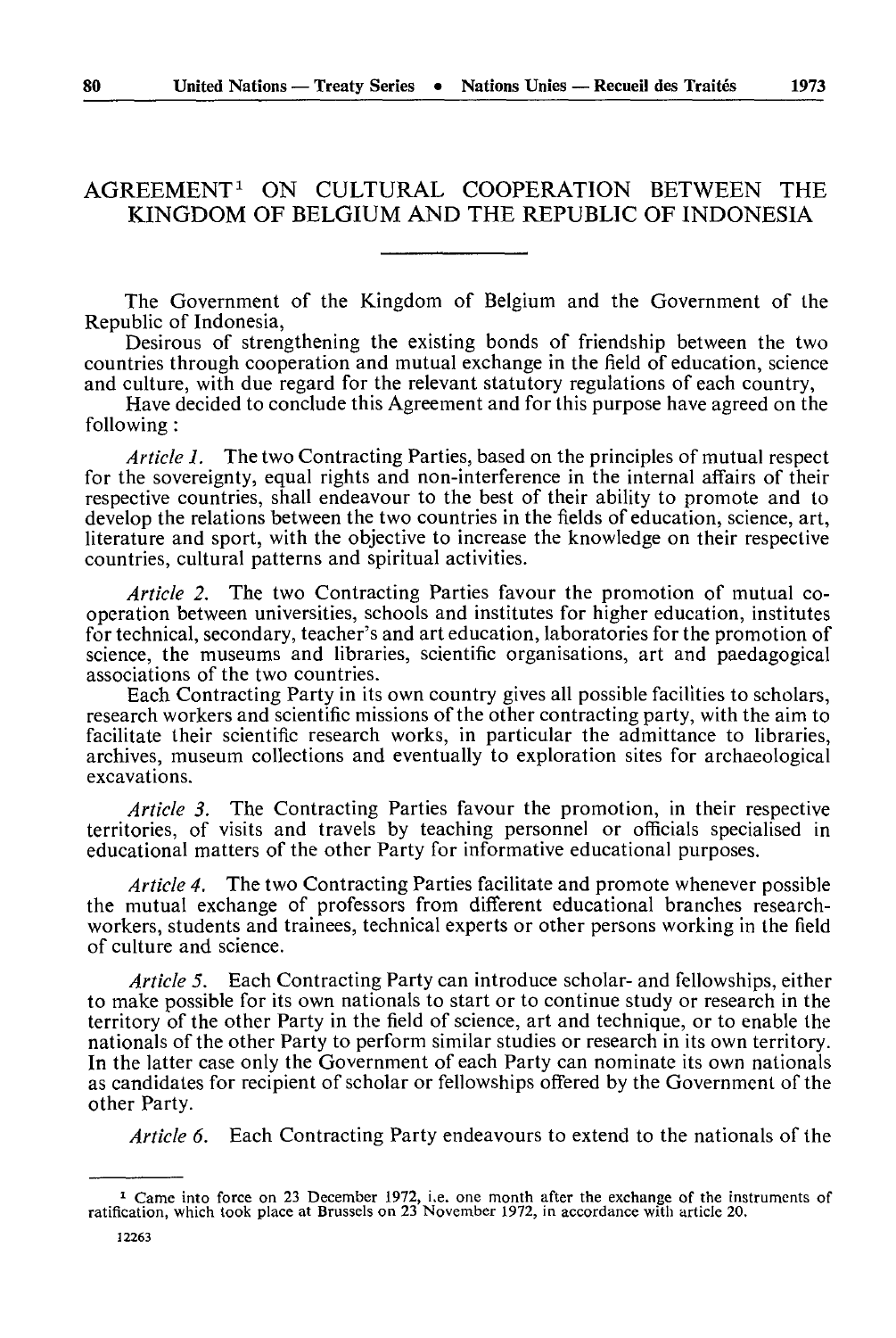other Party, who, based on article 5 are holders of a scholar- or fellowship, the privileges and material facilities enjoyed by students in their respective countries.

The holders of a scholar- or a fellowship should conform themselves to the laws of the country of study.

*Article 7.* The two Contracting Parties agree to study the conditions for the recognition of the equality of diplomas, academic degrees and other proofs of study issued in their respective countries.

*Article 8.* The two Contracting Parties promote the mutual cooperation and meeting between youth organisations and institutes for mass education, physical education and sports, recognized by their respective governments.

*Article 9.* The two Contracting Parties convey to each other their findings and other information, opinion and all which can contribute to the development of basic education.

*Article 10.* The two Contracting Parties observe vigilantly by all means at their disposal and in the framework of their respective legislation, that matters affecting the other party in all study books and in particular in all history books used in the various branches of education, be presented as objectively as possible.

Every suggestion by the other party aimed to rectify factual errors or mis-interpre tations which may appear in those books, is taken into consideration.

*Article 11.* The two Contracting Parties promote the exchange, dissemination and translation of books, brochures, publication and periodicals, as well as the exchange and dissemination of films in the field of literature, arts, sciences, educations, techniques and music.

*Article 12.* The two Contracting Parties agree to facilitate the organisation of artistic, literary, scientific and educational exhibitions, the holding of lectures, concerts and theatrical performances in the territory of the other Party.

*Article 13.* The Contracting Parties endeavour, whenever possible, to promote within the universities or other institutes of higher education situated in their respective territories, the knowledge of the language, the literature, the history of the other party as well as of all other relevant subjects, by introducing chairs, courses, training facilities and conferences.

*Article 14.* The two Contracting Parties endeavour to promote technical cooperation and the exchange of programs between their respective radio and television stations.

*Article 15.* Within the framework of the implementation of this Agreement, the two Contracting Parties will facilitate the entry and stay of the other Party's nationals, as well as of their relatives in their respective territories in accordance with existing laws and regulations.

In these circumstances, facilities will be extended for the importation of goods and personal effects.

*Article 16.* In view of the application of this Agreement, as a result of discussions between the two Contracting Parties, a Permanent Joint Commission of eight members will be established. This Commission will consist of two sections, the first, consisting of Indonesian members, seated in Djakarta, the second of Belgian members, seated in Brussels. Each section will have four members.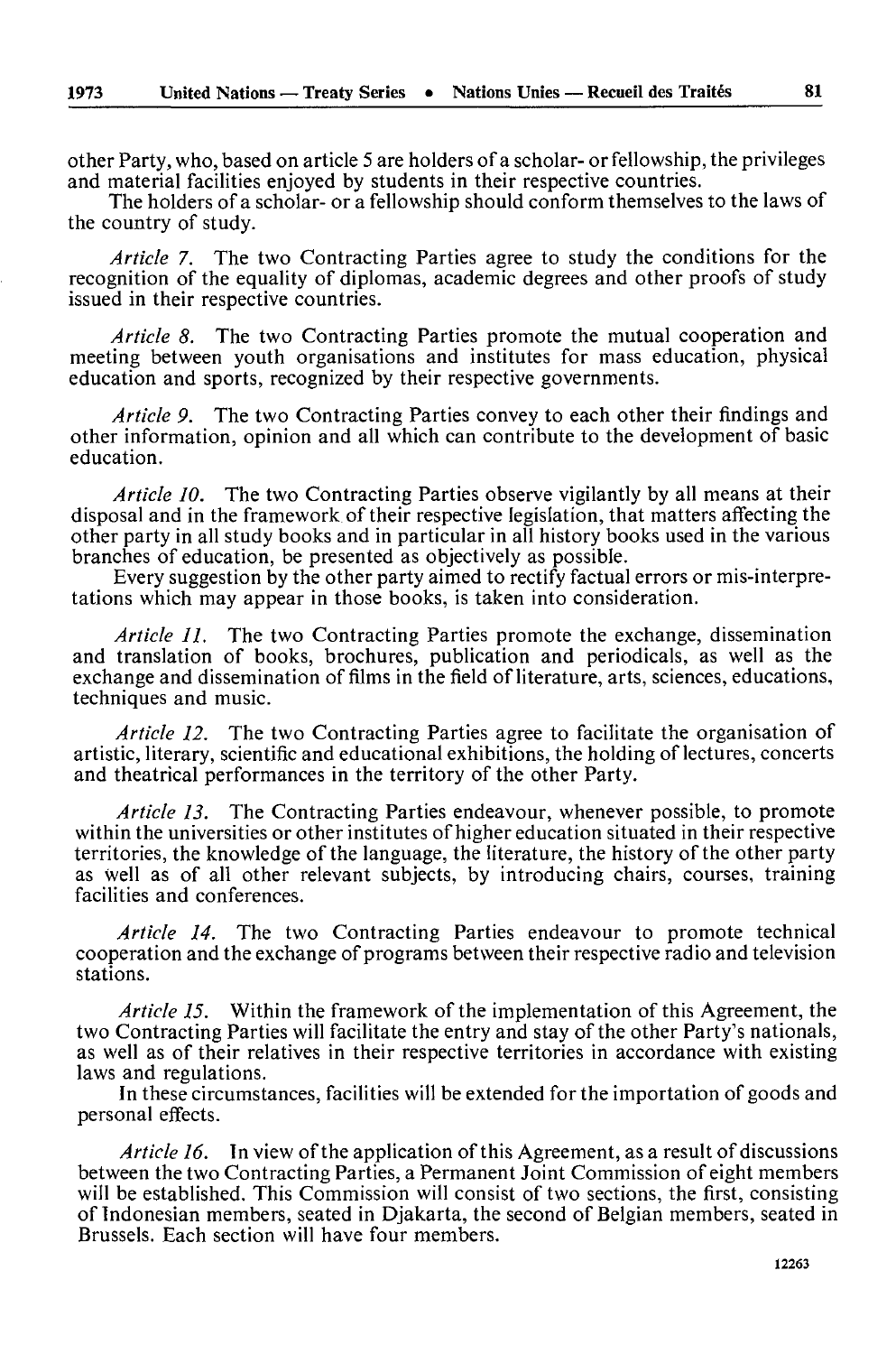The Belgian Ministers responsible for National Education and Culture, nominate the members of the Belgian Section, in consultation with the Belgian Ministers of Foreign Affairs and Foreign Trade. The Indonesian Minister of Education and Culture does the same in consultation with the Indonesian Minister of Foreign Affairs.

The list of the members of each of the Contracting Party will be forwarded along diplomatic channels to the Government of the other Party for approval.

The Permanent Joint Commission meets in pleno every time if deemed necessary and at least once in two years alternately in Indonesia and in Belgium.

The Joint Commission's plenary meetings in Belgium will be presided over by a prominent personality appointed by the Ministers responsible for National Education and Culture and in Indonesia by the Minister of Education and Culture or his representative.

The two Contracting Parties and the respective Sections of the Joint Commissions can invite experts to attend their conferences.

*Article 17.* In view of the application of this Agreement the Permanent Joint Commission regularly designs a working programme, the execution of which is entrusted to the competent services of each of the Contracting Parties.

*Article 18.* The Permanent Joint Commission also has the task to study measures considered proper to the application of this agreement and to submit its findings to the two Contracting Parties for approval.

Every extension or modification of this Agreement will be arranged by a supple mentary protocol.

*Article 19.* Pending the formation of the Permanent Joint Commission, the implementation of this Cultural Agreement will take place through diplomatic negotiations.

*Article 20.* This Agreement has to be ratified and the instruments of ratification will be exchanged in Brussels.

This Agreement will come into force one month after the exchange of the instru ments of ratification.

This Agreement is concluded for a period of five years. If neither of the Contract ing Parties has notified the other Contracting Party six months before the expiration of the aforementioned period of its desire to terminate the Agreement, it will remain in force consecutively for a period of one year.

In case of termination the position of the various beneficiaries remains unaltered until the end of the current year as far as holders of scholar or fellowships are con cerned till the end of the current academic year. Meanwhile all necessary measures will be taken in consult to complete projects, already in process of construction.

IN WITNESS THEREOF the undersigned, being duly authorized thereto, have signed the present Agreement.

DONE at Jakarta, in duplicate, in English, this fifteenth day of January, 1970.

of the Kingdom of Belgium :

For the Government<br>
For the Government<br>
Republic of Indonesia :<br>
of the Republic of Indonesia : *[Signed — Signé] 1 [Signed — Signé]2*

<sup>&</sup>lt;sup>1</sup> Signed by Henri Fayat — Signé par Henri Fayat.<br><sup>2</sup> Signed by H. Adam Malik — Signé par H. Adam Malik.